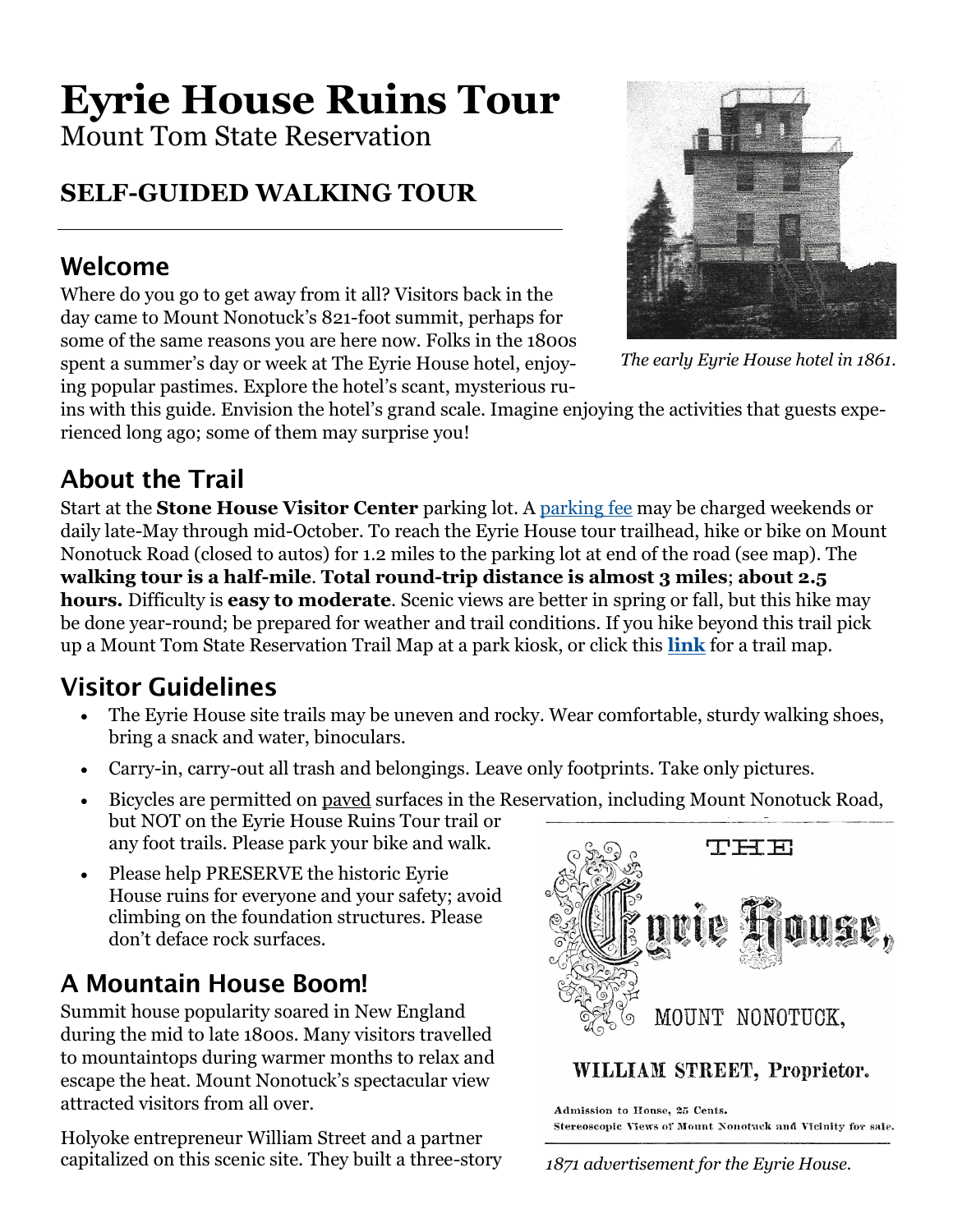12-room hotel with five guestrooms in the spring of 1861. It opened on July 4. Called The Eyrie House, it looked like its namesake "eyrie" — an eagle nest perched high on a remote, commanding place.

The Eyrie House already had nearby competition, The Prospect House, across the Connecticut River on Mount Holyoke. The rivalry for customers became fierce! Mr. Street had to innovate.

Street bought more land to expand the resort. He attracted more customers with popular pastimes. The hotel grounds featured a picnic grove, croquet court, pavilion for large festive parties, concerts and roller skating! Visitors along the main path saw a curious collection of live and taxidermy animals. Around the outside of the hotel, "promenades," long elevated wooden walkways, enhanced views of the valley below. The hotel grew and grew! By 1882 the hotel had 30 guestrooms, dining rooms, and separate men's and women's parlors.

Ten years later Mr. Street started two new ambitious projects to attract more customers; a larger stone hotel to replace the aging Eyrie House, and then an inclined railway to improve visitor access from below. Competition from Mount Holyoke's Prospect House, Mountain Park amusement park, and the grand Mount Tom summit pavilion with its new inclined railroad drew customers away. An economic depression ate into his income and his ability to make any more improvements.

For almost 40 years Eyrie House enjoyed success. It all came to a sudden end on an early spring day in 1901. Mr. Street discovered several of his horses had died. Unable to dig on the rocky summit, he cremated them. The fire died down and he retired for the evening. He was later awakened by a roar. Wind had re-ignited the fire! The flames had already consumed the pavilion and now spread to the hotel. The great Eyrie House burned to the ground! A total loss.

Unfortunately, Mr. Street was underinsured. Of the \$10,000 in losses, he collected only \$2,000, not enough to rebuild Eyrie House or complete the new hotel and inclined railway. He still owned this mountain site, but abandoned any new hotel construction.

In 1903, Mount Tom State Reservation was created. The Reservation Commissioners wanted to include Mr. Street's land. Mr. Street asked for \$25,000 for his property, but was only offered \$5,000. After years of debate the Commissioners deposited the \$5,000 into a bank account for Street and took the land by eminent domain. Bitter until his death in 1918, Mr. Street never accepted the state's money!

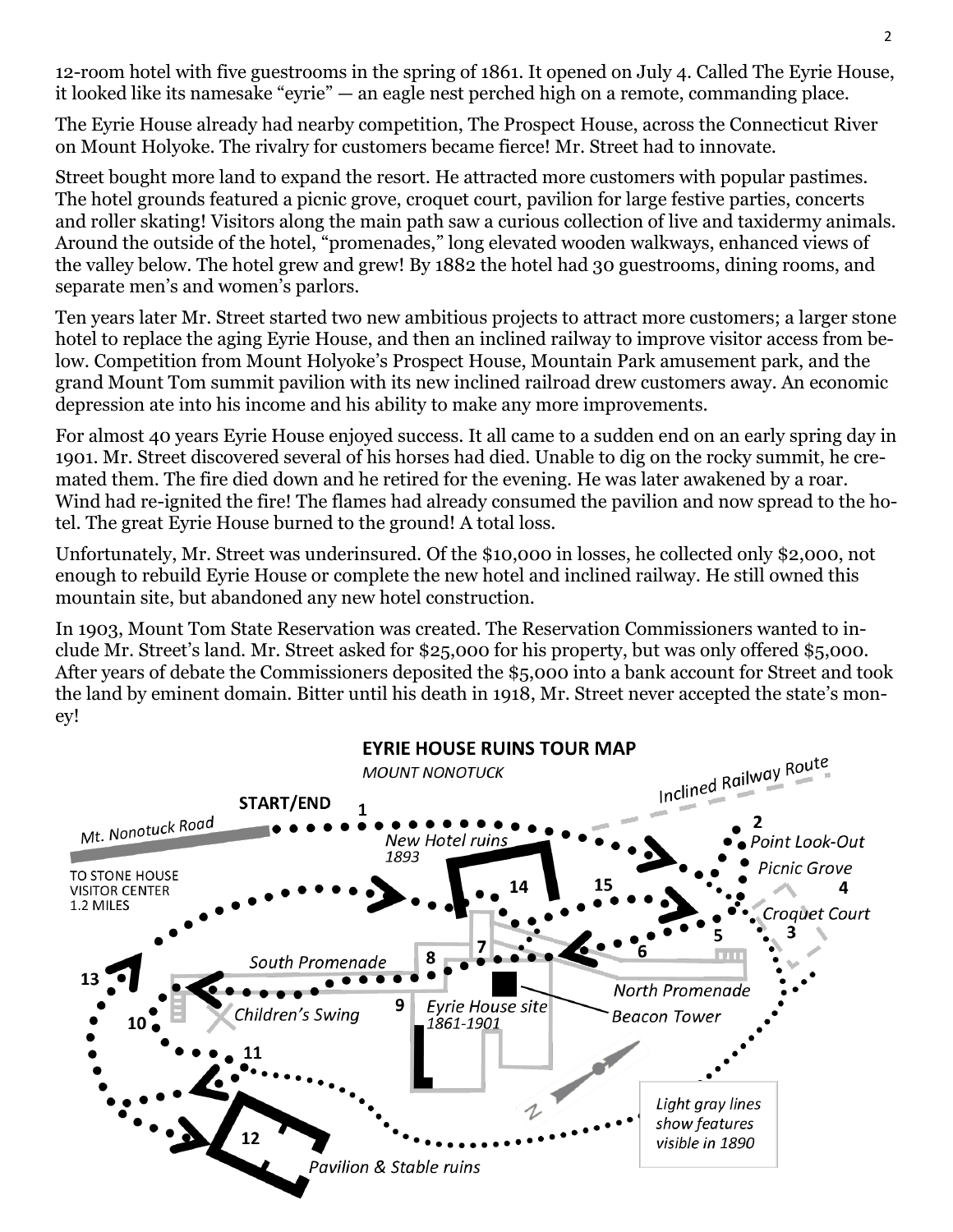#### The Walking Tour

Begin the tour at the "Eyrie Ruins" sign, rear of the Mount Nonotuck Road parking lot.

1) Cart Path - Guests first arrived at Mount Nonotuck's base, then slowly climbed this steep mountain path to The Eyrie House by carriage or wagon. Quite a trip back then!

2) Point Lookout - Near the top of the path, bear left onto Point Lookout. Benches on this rocky spot allowed guests to relax and enjoy the sights. This splendid view of the Connecticut River and the Oxbow has not changed much in 150 years, aside from the hum of Interstate 91 below.



*Riding the cart path to Eyrie House, circa 1895.*

3) Croquet Court - Leave Point Lookout and bear left onto a flat area, now overgrown. Visitors played croquet here on a grass lawn. Imagine wearing long sleeves and high collars as your mallets send balls through wickets. Fancy a game?

4) Picnic Grove - Look downward from the croquet court to the former picnic area. Over 100 years ago, hundreds of people gathered here for huge picnics in this tree-shaded grove.

5) The Eyrie House site - Leave the croquet area and take the well-worn upper path. It leads past

a beacon tower built by the Federal government in 1944. The original Eyrie House stood here from 1861 until 1901. The beacon sits directly at the center of the former hotel. Look around, you might find traces indicating the hotel's size.

6) North Promenade - Face the beacon building. To the left, an elevated walk once towered above - the North Promenade.

7) Front Promenade - was on top of the rocks, behind you and overhead.

8) South Promenade - was overhead on your right.

9) Eyrie House Ruins - Walk the path a short distance. To your left is a bit of stone foundation - the only remnant of this once splendid hotel.

10) Rocky Crest - Continue along the path to Rocky Crest, with a scenic view to the south. The South Promenade towered high overhead. An odd-looking children's swing was anchored to the ledge. This one seat device, mounted on a pole, swung around in a circle; like the flying seats you see at a carnival.



*(Above) A clambake in the Picnic Grove, circa 1890. (Below) Eyrie House with front & north promenades.*